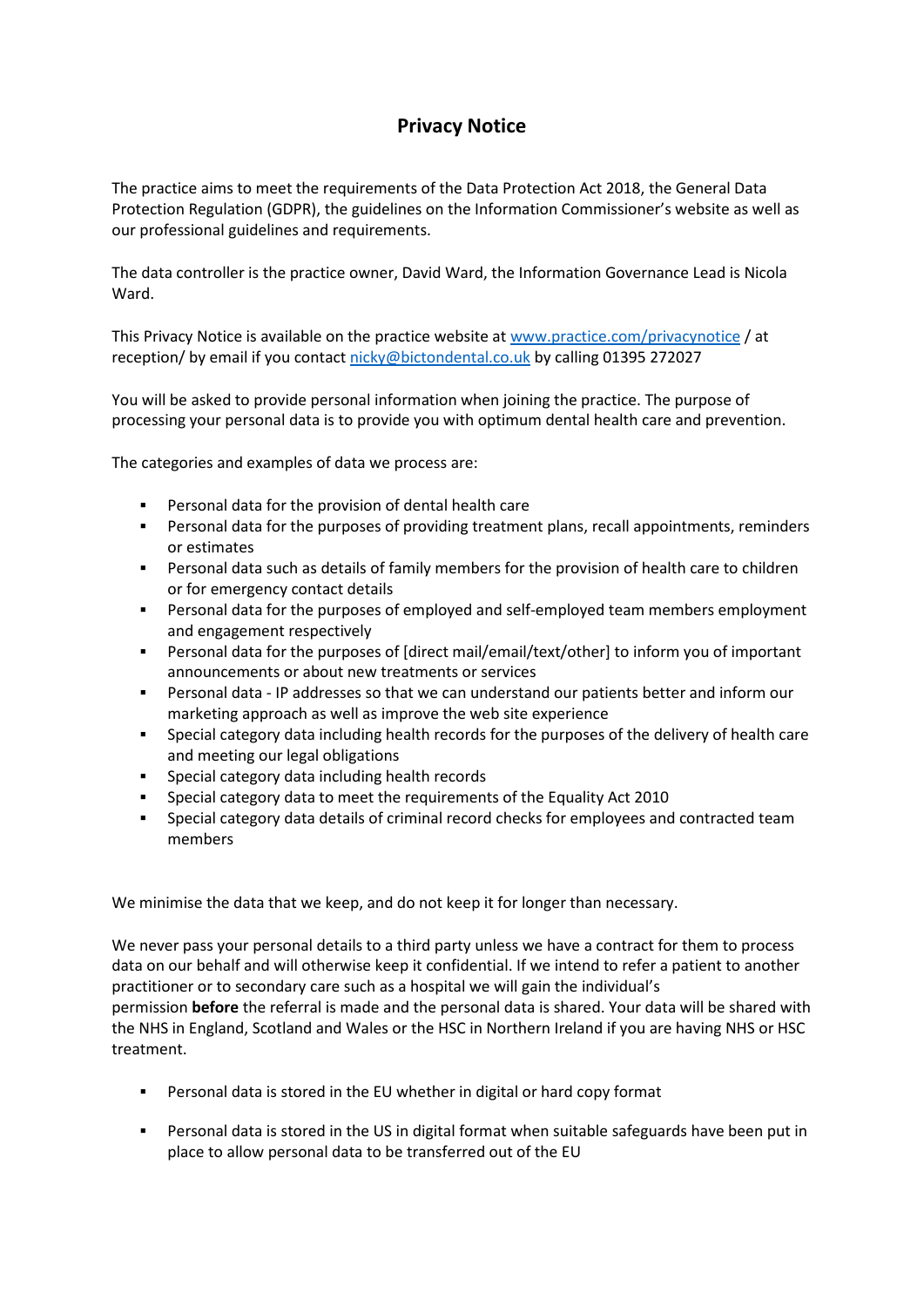Personal data is obtained when a patient joins the practice and when a patient is referred to the practice

For full details or where your data is stored, please ask to see Information Governance Procedures (M 217C).

We have established the following lawful bases for processing your data:

Our lawful bases for processing personal data:

- The legitimate interests of the dental practice
- Processing is necessary for the performance of a contract with the data subject or to take steps to enter into a contract
- **Consent of the data subject**
- To comply with our legal obligations

Our lawful bases for processing special category data:

- **Processing is necessary for health care purposes**
- **Processing necessary for identifying or keeping under review the existence or absence of** equality of opportunity or treatment between groups of people with the view to enabling such equality to be promoted or maintained
- We obtain consent of the data subject (staff) to process criminal record checks

The reasons we process the data include:

- To maintain your contemporaneous clinical records
- To provide you with dental treatment, prevention and oral health advice
- To carry out financial transactions with you
- To send your personal data to the General Dental Council or other authority as required by law
- To communicate with you as and when required including appointment reminders, treatment plans, estimates and other communications about your treatment or the practice
- To communicate with your next of kin in an emergency
- If a parent or carer to communicate with you about the person you parent or care for
- To refer you to other dentists or doctors and health professionals as required
- To obtain criminal record disclosures for team members
- **For debt recovery**
- To continually improve the care and service you receive from us

The personal data we process includes:

Your name, address, gender, date of birth, NHS number, medical history, dental history, family medical history, family contact details, marital status financial details for processing payment, your doctor's details and details of treatment at the practice. We may process more sensitive special category data including ethnicity, race, religion, or sexual orientation so that we can meet our obligations under the Equality Act 2010, or for example to modify treatment to suit your religion and to meet NHS or HSC obligations.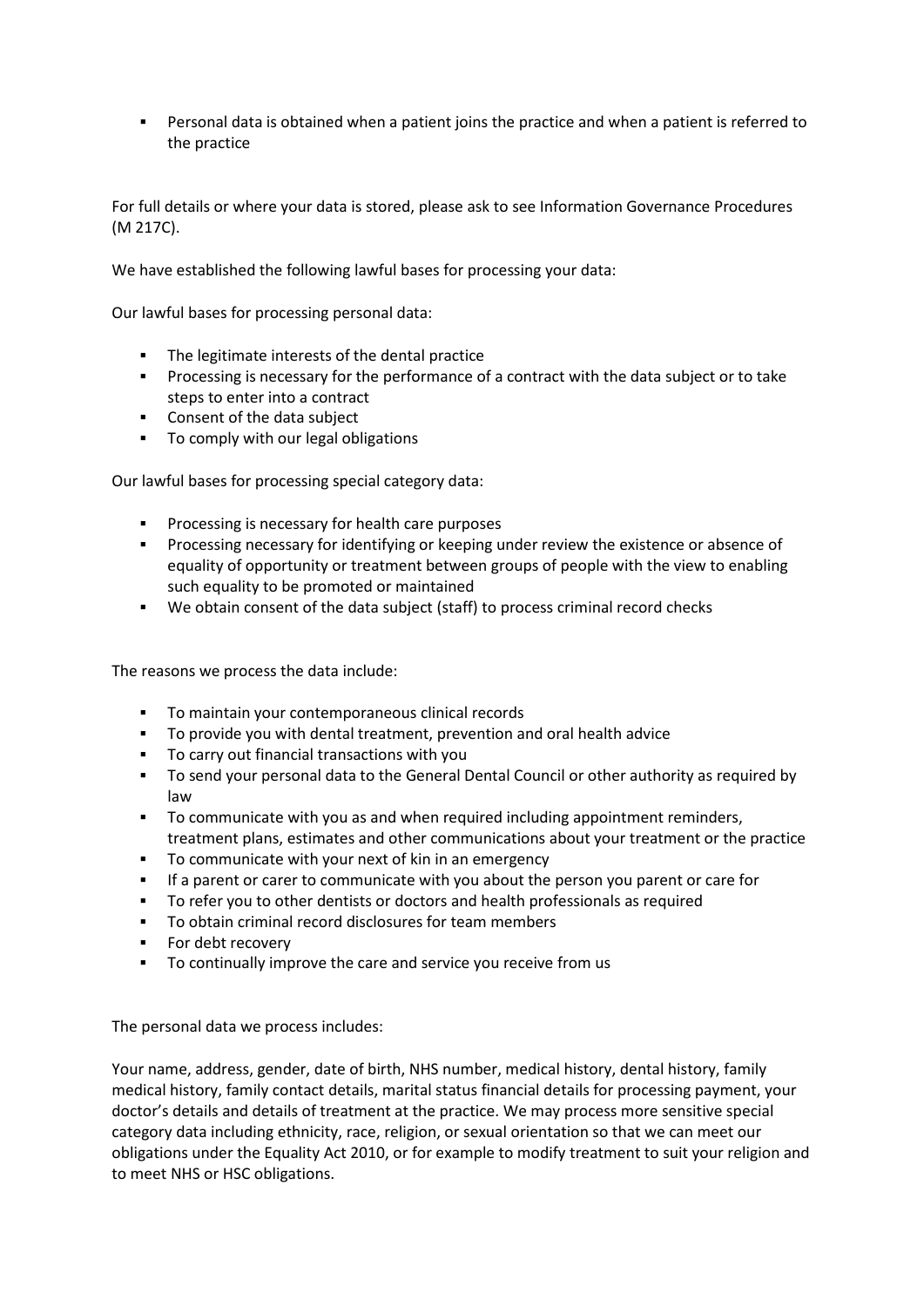The retention period for special data in patient records is a minimum of 10 years and may be longer for complex records or to meet our legal requirements. The retention periods for other personal data is 2 years after it was last processed. Details of retention periods are available in the Record Retention (M 215) procedure available from the practice.

We obtain your personal details when you enquire about our care and service, when you join the practice, when you subscribe to our newsletter or register online, when you complete a registration or medical history form and when another practitioner refers you for treatment at our practice. Occasionally patients are referred to us from other official sources such as NHS clinics or hospitals.

You have the following personal data rights:

- The right to be informed about the collection and use of your personal data
- The right of access to have a copy of the data we hold about you. Generally, we will not charge for this service
- The right to rectification to correct the data we have if it is inaccurate or incomplete
- The right to deletion of your personal data (clinical records must be retained for a certain time period)
- **The right to restrict processing of your personal data**
- The right to data portability to have your data transferred to someone else
- The right to object to the processing of your personal data
- Rights in relation to automated decision making and profiling

Further details of these rights can be seen in our Information Governance Procedures (M 217C) or at the [Information Commissioner's website.](https://ico.org.uk/for-organisations/guide-to-the-general-data-protection-regulation-gdpr/individual-rights/) Here are some practical examples of your rights:

- If you **are** a patient of the practice you have the right to withdraw consent for important notifications, newsletters, surveys or marketing. You can inform us to correct errors in your personal details or withdraw consent from communication methods such as telephone, email or text. You have the right to obtain a free copy of your patient records within one month
- If you are **not** a patient of the practice you have the right to withdraw consent for processing personal data, to have a free copy of it within one month, to correct errors in it or to ask us to delete it. You can also withdraw consent from communication methods such as telephone, email or text

We have carried out a Privacy Impact Assessment in Sensitive Information Map, PIA and Risk Assessment (M 217Q) and you can request a copy from the details below. The details of how we ensure security of personal data is in our Security Risk Assessment (M 217M) and Information Governance Procedures (M 217C).

#### **Comments, suggestions and complaints**

Please contact the IG Lead at the practice for a comment, suggestion or a complaint about your data processing at [info@bictondental.co.uk,](mailto:info@bictondental.co.uk) or 01395 272027 or by writing to or visiting the practice at 13 Bicton Place, Exmouth, Devon, EX8 2SU. We take complaints very seriously.

If you are unhappy with our response or if you need any advice you should contact the Information Commissioner's Office (ICO). Their telephone number is 0303 123 1113, you can also [chat online](https://ico.org.uk/global/contact-us/live-chat/)  [with an advisor.](https://ico.org.uk/global/contact-us/live-chat/) The ICO can investigate your claim and take action against anyone who's misused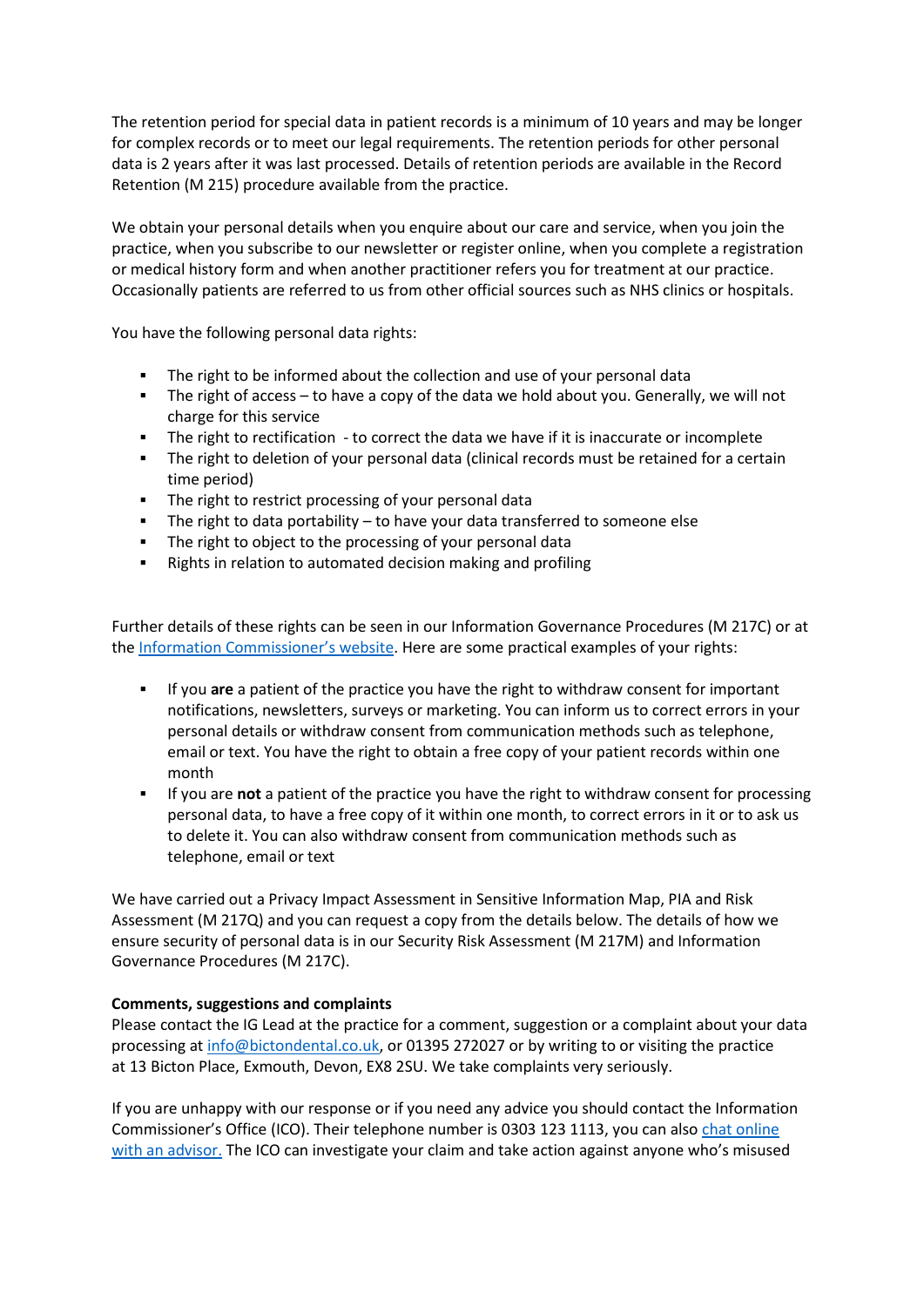personal data. You can also visit their website for information on [how to make a data protection](http://www.ico.org.uk/complaints)  [complaint.](http://www.ico.org.uk/complaints)

#### **Related practice procedures**

You can also use these contact details to request copies of the following practice policies or procedures:

- Data Protection and Information Security Policy (M 233-CNS)
- Sensitive Information Map, PIA and Risk Assessment (M 217Q), Information Governance Procedures (M 217C), Record Retention (M 215)

If you have an enquiry or a request please contact the Information Governance Lead Nicola Ward Bicton Place, 13 Bicton Place, Exmouth, Devon, EX8 2SU Email: [nicky@bictondental.plus.com](mailto:nicky@bictondental.plus.com) Phone:01395 272027

Thank you.

# **Data Opt-Out Policy (England)**

#### **How the NHS and care services use your information**

Bicton Place is one of many organisations working in the health and care system to improve care for patients and the public. Whenever you use a health or care service, such as attending Accident & Emergency or using Community Care services, important information about you is collected in a patient record for that service. Collecting this information helps to ensure you get the best possible care and treatment. The information collected about you when you use these services can also be used and provided to other organisations for purposes beyond your individual care, for instance to help with:

- **IMPROVING the quality and standards of care provided**
- Research into the development of new treatments
- **Preventing illness and diseases**
- **Monitoring safety**
- Planning services

This may only take place when there is a clear legal basis to use this information. All these uses help to provide better health and care for you, your family and future generations. Confidential patient information about your health and care is **only used** like this where allowed by law.

Most of the time, anonymised data is used for research and planning so that you cannot be identified in which case your confidential patient information isn't needed.

You have a choice about whether you want your confidential patient information to be used in this way. If you are happy with this use of information you do not need to do anything. If you do choose to opt out your confidential patient information will still be used to support your individual care. To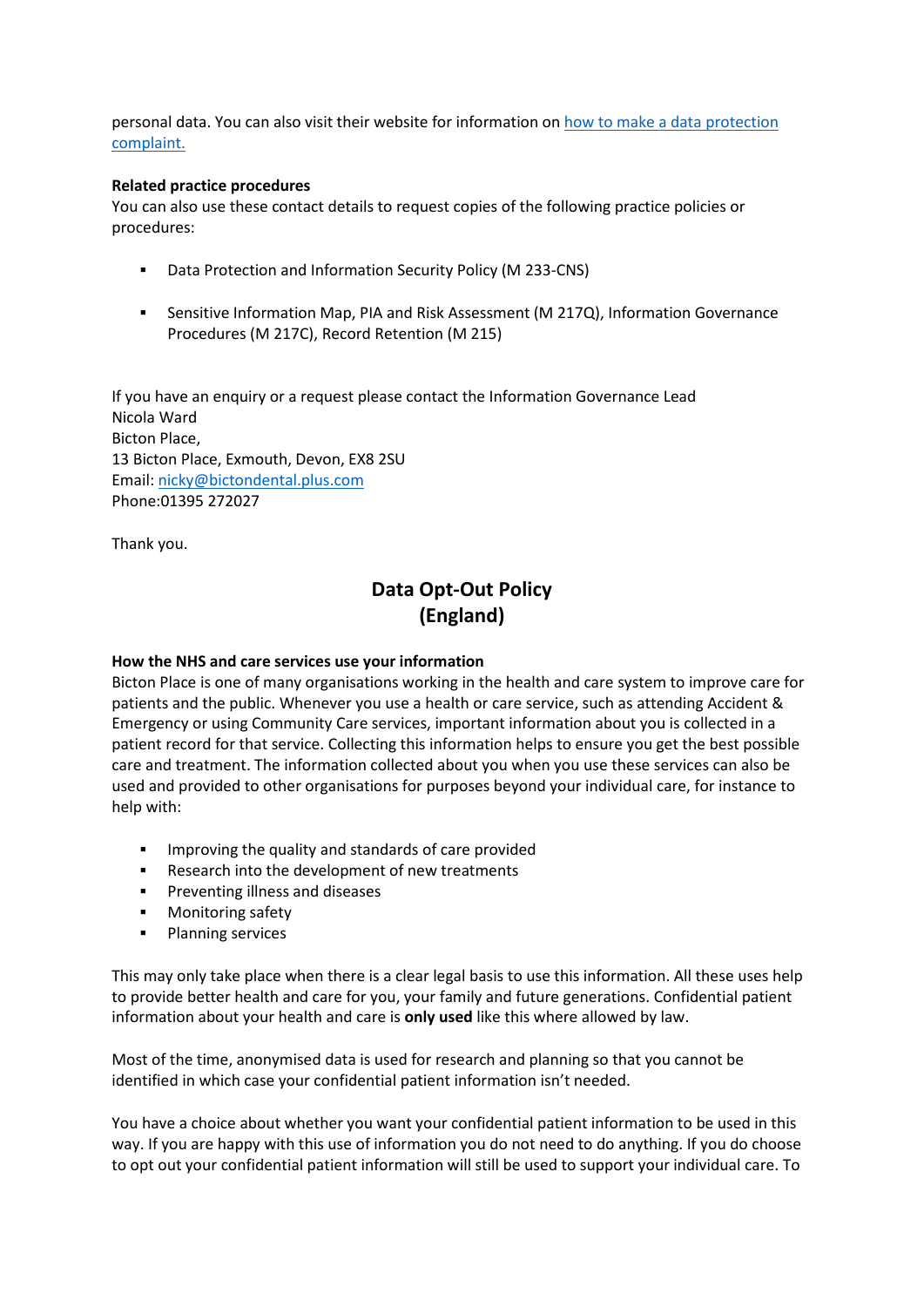find out more or to register your choice to opt out, please visit [www.nhs.uk/your-nhs-data-matters.](http://www.nhs.uk/your-nhs-data-matters) On this web page you will:

- See what is meant by confidential patient information
- Find examples of when confidential patient information is used for individual care and examples of when it is used for purposes beyond individual care
- Find out more about the benefits of sharing data
- **Understand more about who uses the data**
- Find out how your data is protected
- Be able to access the system to view, set or change your opt-out setting
- Find the contact telephone number if you want to know any more or to set/change your opt-out by phone
- See the situations where the opt-out will not apply

You can also find out more about how patient information is used at: <https://www.hra.nhs.uk/information-about-patients/> (which covers health and care research); and <https://understandingpatientdata.org.uk/what-you-need-know> (which covers how and why patient information is used, the safeguards and how decisions are made)

You can change your mind about your choice at any time.

Data being used or shared for purposes beyond individual care does not include your data being shared with insurance companies or used for marketing purposes and data would only be used in this way with your specific agreement.

Health and care organisations have until 2020 to put systems and processes in place so they can be compliant with the national data opt-out and apply your choice to any confidential patient information they use or share for purposes beyond your individual care.

Our practice only uses your personal health data to provide individualised care to you and does not disclose your data for any other purposes. The national data opt-out does not apply to our usage of your data and we are compliant with the policy.

### **Processing of Staff and Candidates' Information**

This section explains how Bicton Place processes the information of staff and applicants for job roles within the practice.

#### **What data do we have?**

So that we can provide a safe and professional service, we need to keep certain records about our team members. We may record the following types of data:

- Your basic details and contact information e.g. your name, address, date of birth, National Insurance number and next of kin
- Your financial details e.g. details so that we can pay you, insurance, pension and tax details
- **•** Your training records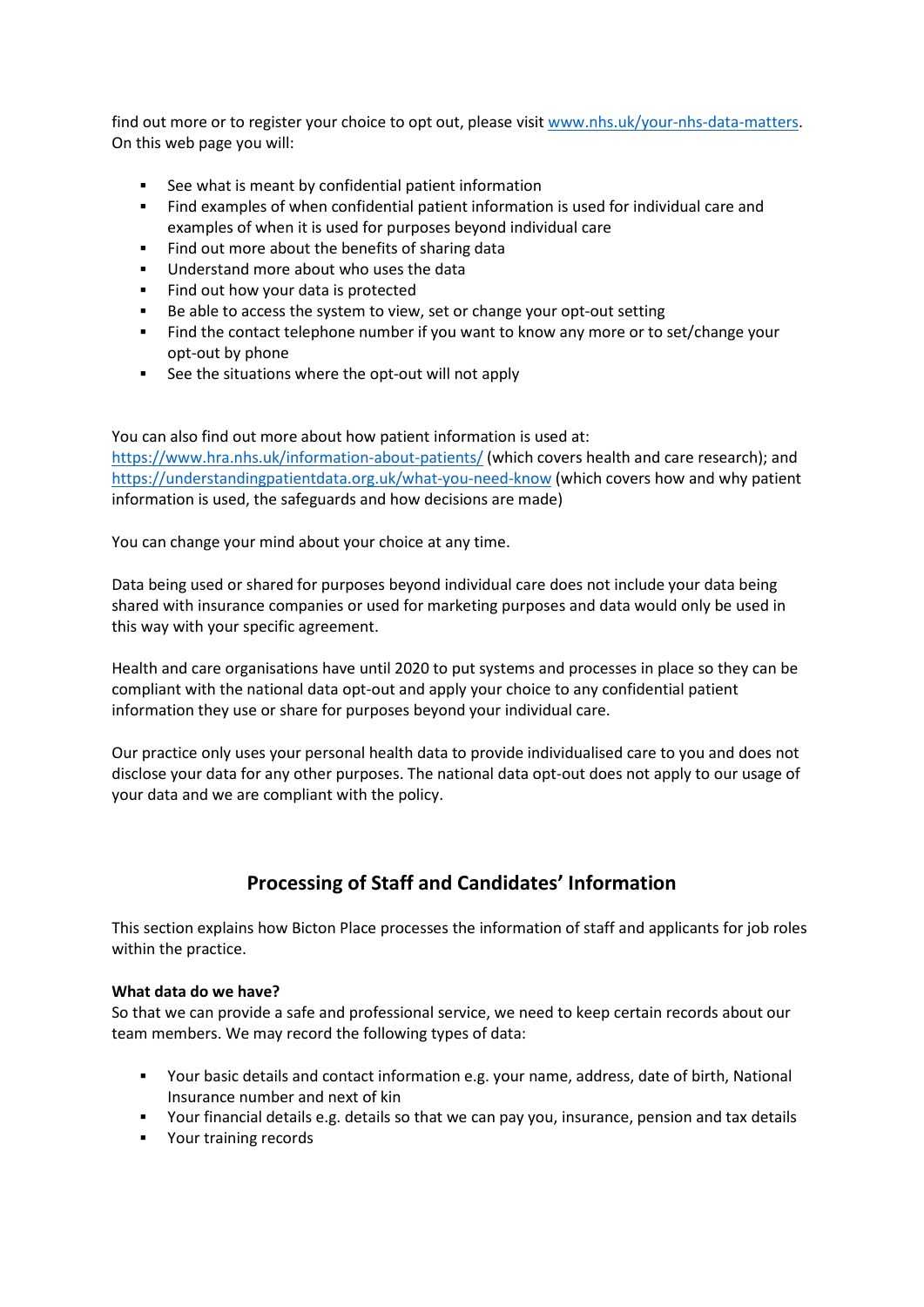We also record the following data which is classified as "special category":

- Health and social care data about you, which might include both your physical and mental health data – we will only collect this if it is necessary for us to know as your employer, e.g. fit notes or in order for you to claim statutory maternity/paternity pay
- We may also, with your permission, record data about your race, ethnic origin, sexual orientation, or religion

As part of your engagement with the practice, you may be required to undergo a Criminal Record Check. This information is not kept for longer than is necessary—usually not more than 6 months following the recruitment decision, unless a dispute is raised or, in exceptional circumstances.

#### **Why do we have this data?**

We require this data so that we can contact you, pay you and make sure you receive the training and support you need to perform your job. By law, we need to have a lawful basis for processing your personal data.

We process your data because:

- We have a legal obligation under UK employment law
- We have a legitimate interest in processing your data for example, for administration of training or learning course or emergency planning etc. These legitimate interests will be customary, or necessary for operational, administrative, HR and recruitment purposes and to otherwise manage employment relationship and interaction between employees
- We are required to provide data to our regulator, CQC, as part of our public interest obligations
- We are required to do so in our performance of another public task
- We process your special category data because It is necessary for us to process requests for sick pay or maternity pay
- **If we request your criminal records data it is because we have a legal obligation to do this** due to the type of work you do. This is set out in the Data Protection Act 2018 and the Rehabilitation of Offenders Act 1974 (Exceptions) Order 1975
- We may also process your data with your consent. If we need to ask for your permission, we will offer you a clear choice and ask that you confirm to us that you consent. We will also explain clearly to you what we need the data for and how you can withdraw your consent

#### **Where do we collect your data from?**

As your employer we need to receive specific data about you. This is collected from or shared with:

- You or your legal representative(s)
- Third parties for example this could include references from your previous job

We do this face to face, via phone, via email, via our website, via post and via application forms.

#### **How do we share your data?**

Third parties are organisations we have a legal reason to share your data with. These include: